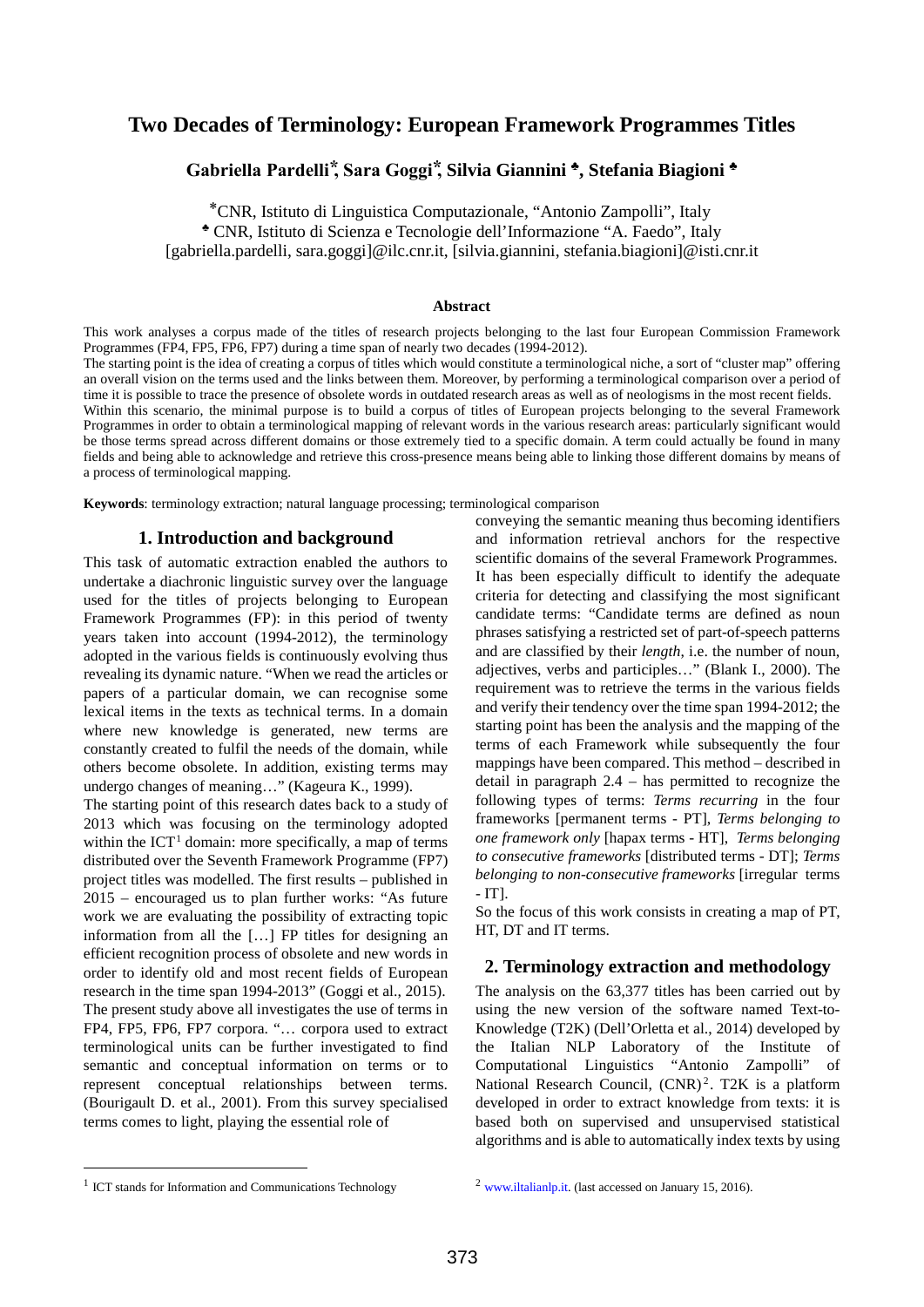the extracted domain terms as well as create semantic relations among the entities retrieved. In short, this is a hybrid system for knowledge extraction and document indexing that combines Natural Language Processing,  $(NLP)$  technologies and statistical techniques<sup>[3](#page-1-0)</sup>.

The tool performs three levels of automatic extraction: at the first level, it extracts a list of single and multi-word terms<sup>[4](#page-1-1)</sup> ordered by relevance with respect to the context; at the second one it creates fragments of taxonomical chains and at the last one clusters of related terms.

The following paragraph is split up in four sections:

- 1. downloading of data (titles of projects within the four FPs) from the CORDIS<sup>[5](#page-1-2)</sup> website:
- 2. data processing using T2K;
- 3. terminological analysis;
- 4. terminological comparison and results

# **2.1. Downloading**

Data has been downloaded from CORDIS - European Union Open Data Portal: "Extraction of all FP4, FP5, FP6, FP7 projects from the CORDIS public repository, containing the following fields: RCN (CORDIS record number), Reference (grant agreement number), Acronym, Title, Start Date, End Date, Total Cost, EC Contribution, Programme (Acronym), Sub-programme (Activity Code), Funding Scheme (contract type), Subject (SIC codes), Keywords, Coordinator country (code), Participant countries (comma-separated codes), Objectives"[6](#page-1-3) .

# **2.2 Data processing**

The first level of extraction shows the glossary of each Framework Programme: the structure of the glossary envisages the presence of the prototypical form of each term, of the lemma and the number of occurrences (frequency) (Table 1). The system returns a list of words ordered by the relevance of each single term within the context. This list has then been re-ordered by the frequency of terms while the graphic presentation remained the original one.

| Prototypical_form | Lemma_of_term | Frequency |
|-------------------|---------------|-----------|
| Development       | development   | 1129      |
| applications      | application   | 332       |
| Europe            | europe        | 224       |
| production        | production    | 197       |
| quality           | quality       | 184       |
| technology        | technology    | 175       |
| software          | software      | 170       |
| water             | water         | 155       |
| research          | research      | 150       |

Table 1: FP4 glossary

The second level of extraction (Table 2) creates the taxonomic chains: the list which comes out first of all shows all the head-based terms, those that «…share the same semantic head…» and afterwards the modifier-based ones, which are those «…grouped on the basis of shared modifiers defining their scope…» (Dell'Orletta et al., 2014).

| #Broader-Narrower Terms     |                            |
|-----------------------------|----------------------------|
| #Head based                 | #Modifier based            |
| Development                 | Development                |
| --> Efficient Development   | -->development environment |
| --> Further development     | --> development process    |
| --> INDUSTRIAL DEVELOPMENT  |                            |
| --> New developments        |                            |
| --> application development |                            |

Table 2: FP4 level of extraction

The third level of extraction shows the clusters of related terms by using different approaches: the first (#Broader-Narrower Terms) repeats the information about the term in the glossary and its frequency, indicating as well all the terms co-occurring with it (ordered in a decreasing way); the second (#Likelihood) reveals the associative strength of a term, that is its "attitude" to associate to other terms and consequently its own degree of specificity; the third (#Cosine similarity) states the similarity between the two terms by measuring the number of common entities (Table 3).

| #Method frequency          |                                       |                                       |
|----------------------------|---------------------------------------|---------------------------------------|
| #FORMAT                    |                                       |                                       |
| #entityAfrequency(entityA) | entityBfrequency<br>(entityA,entityB) | entityCfrequency<br>(entityA,entityC) |
| reduction 37               | Development 4                         | generation 2                          |
| computational methods 4    | Development 1                         | data 1                                |
| simulation 53              | environment 5                         | industrial 3                          |
| susceptibility genes 5     | identification 2                      | European 1                            |
| process management 3       | engineering 1                         | integration 1                         |

Table 3: FP4 clusters of related terms

# **2.3 Terminological analysis**

The analysis starts with the process of identification of the terms of high, medium and low frequency within the glossaries provided by the first level of extraction. For frequency segment of vocabularies we mean the organisation of the words for decreasing frequencies, starting from the word with freqmax and coming to those with freqmin, usually with only one occurrence (hapax). The occurrences can be organised into groups: high, medium and low. In the high-frequency segment each word has a different number of occurrences. The limit between

<span id="page-1-0"></span><sup>&</sup>lt;sup>3</sup> For a complete description of this tool, please see the references section and visi[t www.iltalianlp.it.](http://www.iltalianlp.it/)

<span id="page-1-3"></span><span id="page-1-1"></span><sup>&</sup>lt;sup>4</sup> The expression "term" includes both single and multi-words.

<span id="page-1-2"></span><sup>5 «</sup>CORDIS is the European Commission's primary public repository and portal to disseminate information on all EU-funded research projects and their results in the broadest sense» [http://cordis.europa.eu/home\\_en.html](http://cordis.europa.eu/home_en.html) (last accessed on January

<sup>15, 2016).</sup>

[https://open-data.europa.eu/it/data/dataset/cordisfp4projects;](https://open-data.europa.eu/it/data/dataset/cordisfp4projects) [https://open-data.europa.eu/it/data/dataset/cordisfp5projects;](https://open-data.europa.eu/it/data/dataset/cordisfp5projects) [https://open-data.europa.eu/it/data/dataset/cordisfp6projects;](https://open-data.europa.eu/it/data/dataset/cordisfp6projects) <https://open-data.europa.eu/it/data/dataset/cordisfp7projects>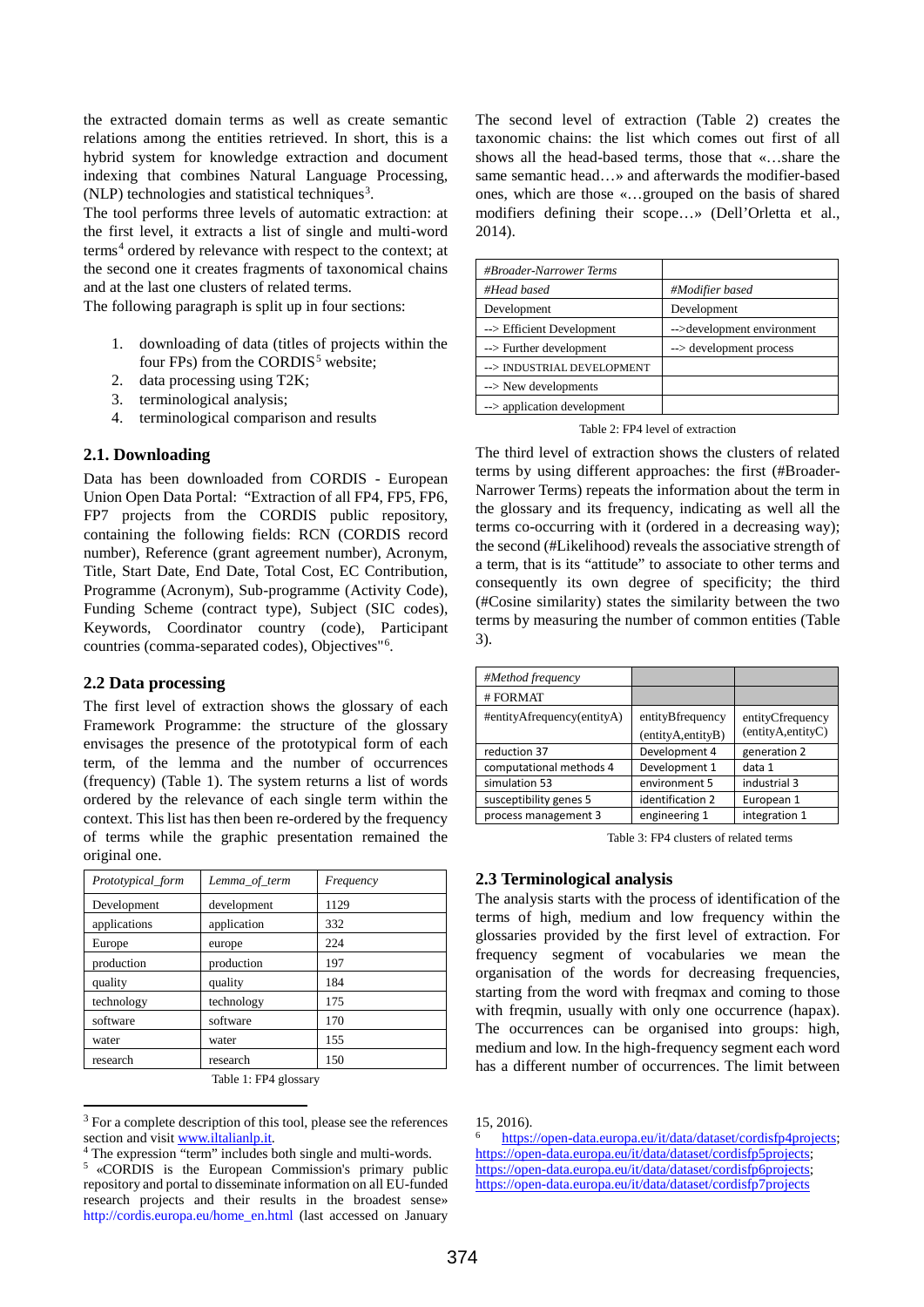the high and medium frequencies is placed immediately above the first parity, that is, the first pair of words that occur the same number of times. To determine the freqmin segment and separate it from the mid-range, it is necessary to start from the bottom, i.e. from the hapax, and consider the first gap in the consecutive number of increasing occurrences. After having organised the terms, it results that the highest percentage of terms is to be found in the lowest frequency segment: this applies to all Frameworks. The FP7 glossary stands out for the substantial amount of terms in the highest segment while the medium segment can be allocated to FP5.

More generally, there is a massive use of terms with a very wide semantic content: for instance, in the high segment the terms "development", "applications", "research", "social" can be detected but there are also – to a smaller extent – more specific terms such as "gene", "food", "disease", "quantum", "carbon" or terms connected with specific FP actions, i.e. "short-term", "short term scientific mission", "cost action". The survey on fragments of taxonomic chains and co-occurrences sheds light on the usage of specific terms and defines their scope within the several research areas in the various Frameworks. Consider the example of the noun *development*, which is always in the first position for overall amount of occurrences in the project titles of each FP: it occurs both as a "head-based" and a "modifier-based" term. The taxonomic chains created at the second level of extraction report about the link of this noun with European research on rural or urban areas (rural development, urban development), industry (industrial development), technology (software development) rather than with social development. There are also connections with research on health and medicine (cancer development, brain development, lymphocyte development, vaccine development). The list of co-occurrences shows that in FP4 the term *development* is associated with the highest frequency to the noun *technology* (42); to follow, terms such as *production* (34), *components* (26), *techniques* (22), *industrial*, *materials* and *water* (18) and so on up to terms with which *development* is rarely associated - such as *transport* (3), *environmental impac*t (2), *optical fibre* (1).

The #Likelihood and #Cosine similarity methods calculate the similarity between two terms by always using values between  $0$  and  $+1$ : when the value is  $0$  the two are completely different, while when it is 1 the words are identical; and a value around 0,8 indicates a high degree of similarity.

In particular, the #Likelihood method (329 occurrences) measures the associative strength of terms thus enhancing the exclusive links with other terms, while the #Cosine similarity method (934 occurrences) analyses the similarity on the basis of the occurrences they have in common. For instance, by decreasingly ordering the cluster of the word *development* obtained by the Likelihood method, it can be noted that the term mainly relates with words like *components*, *techniques* …*materials*. The lowest values belong to terms such as *land*, *ship*, *digital* and *high precision*.

#### **2.4 Terminological comparison**

The terms processed by T2K have been further processed and compared in order to monitor the evolution of the terminological flow and indicate the resulting lexical trend within the research fields of the EU projects.

"A single concept may be represented in different way in text – for example, as misspellings or abbreviations" (Park, Byrd and Boguraev, 2002). By applying this concept to the corpus of European projects titles, the following illustrative results are obtained:

a) Symbolic variants such as:

- Pharmacokinetic/Pharmacodynamic>Pharmacokineticpharmacodynamic;
- Insulin dependent diabetes mellitus (IDDM) > insulin-dependent diabetes mellitus;
- Re-engineering > re engineering;
- Co-ordination action > Coordination Action

b) Compounding variants such as:

- nano-structured materials > nanostructured materials.
- Wave energy device: broadband seapower energy recovery buoy > Wave energy device - broad band seapower energy recovery buoy.

In a) and b) there are variations in the title of the same project: 'broadband'-single term (1997) uses the colon for separating the subheading: 'broad band' - two terms(1999) uses the dash for separating the subheading.

[ PROJECT] Wave energy device - broad band seapower energy recovery buoy Ref.: JOR3987026 Start date: 1999-01-01, End date: 2001-02-28

Programme: FP4-NNE-JOULE C Record Number: 47414 Last updated on: 2002-04-19

[PROJECT] Wave energy device : broadband seapower energy recovery buoy Ref.: JOR3971004

Start date: 1997-07-22, End date: 1998-03-31 Programme: FP4-NNE-JOULE C Record Number: 40344 Last updated on: 1998-03-16

c) Uppercase/lowercase variants: the same terms are written in a different way:

Free-Electron >(FREE ELECTRON)> free electron; DNA Damage Response > DNA damage response; Knowledge Management > knowledge management

d) Formulas, initials and acronyms, abbreviations: The need to express a scientific concept with a few signs is solved with the creation of acronyms (initials of words which together assemble a brand new word):

| 'CO2'          | chemical formula of carbon dioxide          |
|----------------|---------------------------------------------|
| '3D Digital'>  | abbreviation of dimension $>$ 3-dimensional |
| 'EURAXESS'>    | name of a pan-European electronic gateway   |
| RNA'           | stands for ribonucleic acid, a biological   |
|                | macromolecule                               |
| TCT            | Information and Communication Technology    |
| 'ES cells' $>$ | Embryonic Stem cells                        |
| 'NK cells'>    | Natural Killer cells                        |
| ' $DNA'$ >     | Deoxyribonucleic Acid                       |
| 'SME'>         | European Monetary System                    |
| 'HIV'          | Human Immunodeficiency Virus                |
| 'IST'          | <b>Information Society Technologies</b>     |
| 'LHC'>         | Large Hadron Collider                       |

More specifically the following four sets have been taken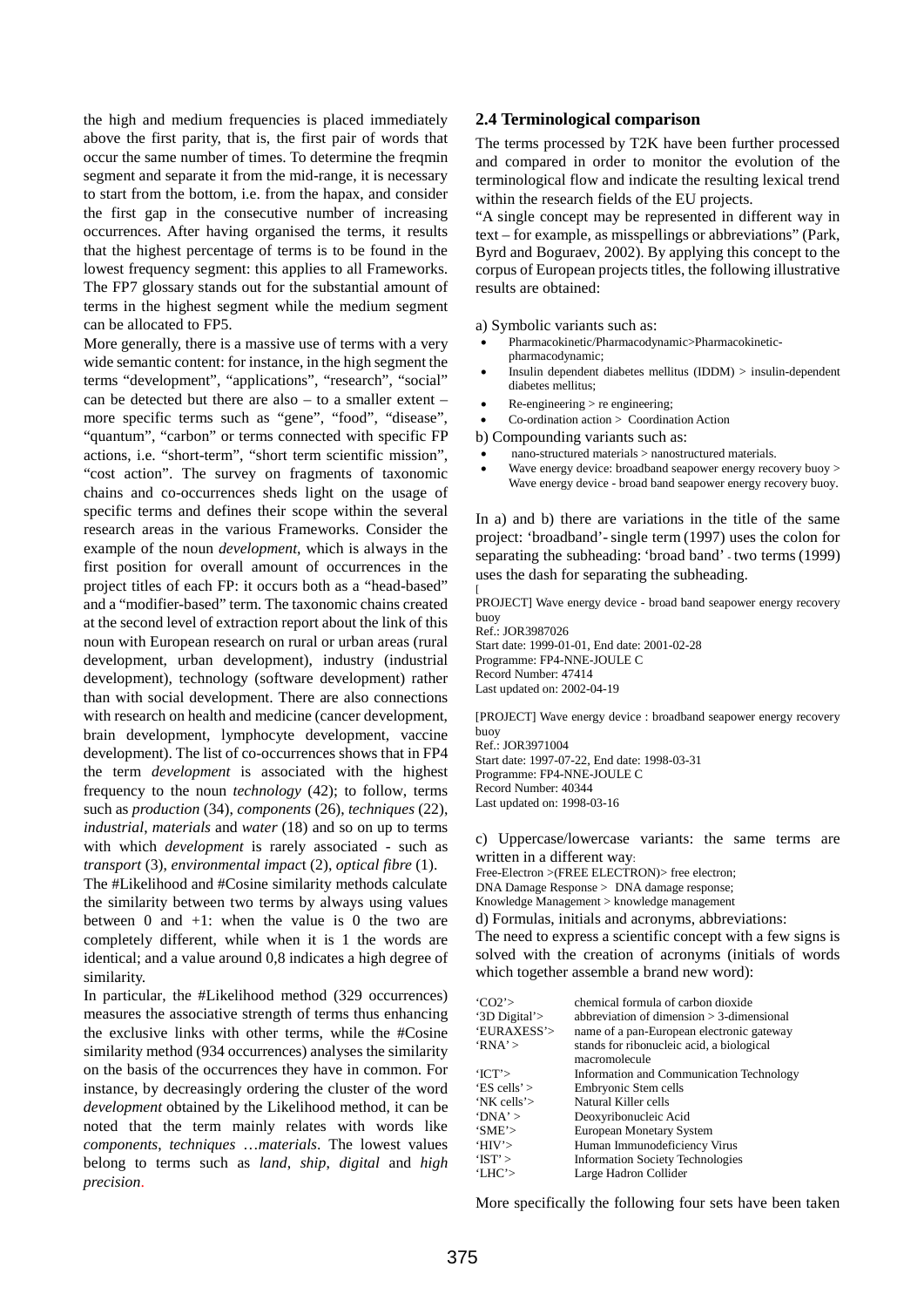into consideration as a sub-corpus (C1, C2, C3; C4):

#### **2.4.1. C1.** *Terms recurring* **in all the four frameworks [permanent terms - PT**]

The set is made up of 227 terms. The distribution of nouns, adjectives and acronyms shows the steadiness in the usage of these terms during the time span 1994-2012 and in some cases indicates the main research tendencies within the European projects. The following nouns can be retrieved: 'air', 'brain', 'cancer', 'climate', 'drug', 'energy', 'food', 'gene', 'health', 'laser', 'life', 'plant', 'safety', 'soil', 'water'…; as for acronyms: 'dna' [Deoxyribonucleic Acid], 'laser' [Light Amplification by Stimulated Emission of Radiation], 'SMEs' ['Micro, small and medium-sized enterprises]. The term 'air', for instance, is used in the following 'Activity Areas' of the four Frameworks:

Air: ACTIVITY\_AREA FP7: a) ICT for environmental management and energy efficiency, b) Nanotechnology-based sensors for environmental monitoring, Mobilising environmental knowledge for policy and society, c) Marie-Curie Action: "Intra-European fellowships for career development" (Life Sciences), d) Design and optimisation of locally reacting acoustic material (Active noise control of turbomachinery);

Air: ACTIVITY\_AREA FP6: a) Climate change: the Kyoto protocol and beyond; b)eSafety of road and air transports; Co-operative Research (all areas of science and technology); c) Innovative air traffic management research; d) Quality of life issues relating to handicapped/disabled people; Air: ACTIVITY\_AREA FP5: a) Key action Economic and Efficient Energy for a Competitive Europe; b) Key Action Innovative Products, Processes and Organisation; c) Key action Environment and Health, d) Key Action New Perspectives in Aeronautics;

Air: ACTIVITY\_AREA FP4: a) Tropospheric physics and chemistry, b) Measurement and testing for the control of production, c) Microsystems ,d) Risks to human health.

Among the various types of adjectives, 'new' tells us how old something is: 'new concept', 'new material', 'new method', 'new methodology', 'new process', 'new technique', 'new technology', 'new tool'. The synonym 'novel' is used only once combined with 'approach'.

### **2.4.2. C2.** *Terms belonging to one framework only* **[hapax terms - HT]**

The HT is constituted by terms belonging to just one Framework which therefore stand for the specific research activities carried out in that programme. Just to make a few examples: in FP4, the adjective 'ceramic' is involved in taxonomic chains such as 'ceramic material', 'ceramic matrix composite', 'ceramic tile'; the noun 'transport' is combined with another noun thus forming the pairs 'transport industry', 'transport policy' and the trio 'vertical ozone transport'; the noun 'water' is coupled both with a verb describing its quality – 'polluted water' – and with other nouns as 'water industry'<sup>[7](#page-3-0)</sup> and 'water Column' (a technical term of the oceanographic domain).

As an example, the triple 'spinal cord injury', dealing with

domains such as biotechnology, life sciences, medicine and health, is recorded in FP6 only, thus defining its temporal time span.

# **2.4.3. C3.** *Terms belonging to consecutive frameworks* **[distributed terms - DT]**

This set is made up of terms recurring in consecutive frameworks (e.g. FP4-FP5 or FP5-FP6 or FP5-FP6-FP7). Amongst the terms present in FP4-FP5 only, there are expressions like 'social integration' used just for the period from 1994 to 2002 and then abandoned. 'Social integration' deals with themes such as social disparity, economic growth, instruction, assessment of the social effect of the integration politics and so on; the reason for its disappearance from the project titles is to be found in the (at least partial) dropping of these specific contents from the European research.

The words occurring only in FP5 and FP6 are forty-five: an example is given by 'molecular epidemiology' which represents research about monitoring infectious diseases and providing basic tools for genomics. In this case, its absence in FP4 indicates the simultaneous lack of research in this area while in FP7 the study of genomes has a different connotation which stands for a different tendency (e.g. 'genome regulation', 'genome stability', 'comparative 'genomics'…). Another example can be 'cystic fibrosis' which is clearly connected to research on genetic diseases and more specifically to co-ordinated actions against that particular disease at an European level.

Also the term 'multimedia' appears in FP4 and FP5 only: in FP4 is found in the activity area *Evaluation of the interrelations between short and medium-term needs and socioeconomic changes and new scientific and technological developments*; in FP5 is spread over the following three areas: *Information Processing*, *Information Systems*; *Information, Media*; *Life Sciences*.

### **2.4.4. C4.** *Terms belonging to non-consecutive frameworks* **[Irregular Terms - IR]**

The terms belonging to this group are used in frameworks which are chronologically far: the first one (1994- 1998) and the last one (2007-2012). Amongst the terms recurring in FP4 and FP7 only, there is the pair 'welfare state' which concerns the problems regarding migration and multicultural societies; and the noun 'child' appears in fourteen titles of FP7 research projects dealing with important themes like vaccination, technologies for children road safety, obesity and educational tools. Moreover, in the HEALTH area the EC supports the creation of an European multilingual platform channelling all research related to children health.

#### **3. Results**

This comparative analysis has highlighted some aspects which can easily be summarized by observing some classes

<span id="page-3-0"></span> $7$  From Wikipedia: the water industry provide[s drinking water](https://en.wikipedia.org/wiki/Drinking_water) and [wastewater](https://en.wikipedia.org/wiki/Wastewater) services (including [sewage treatment\)](https://en.wikipedia.org/wiki/Sewage_treatment). Last accessed on January 15, 2016.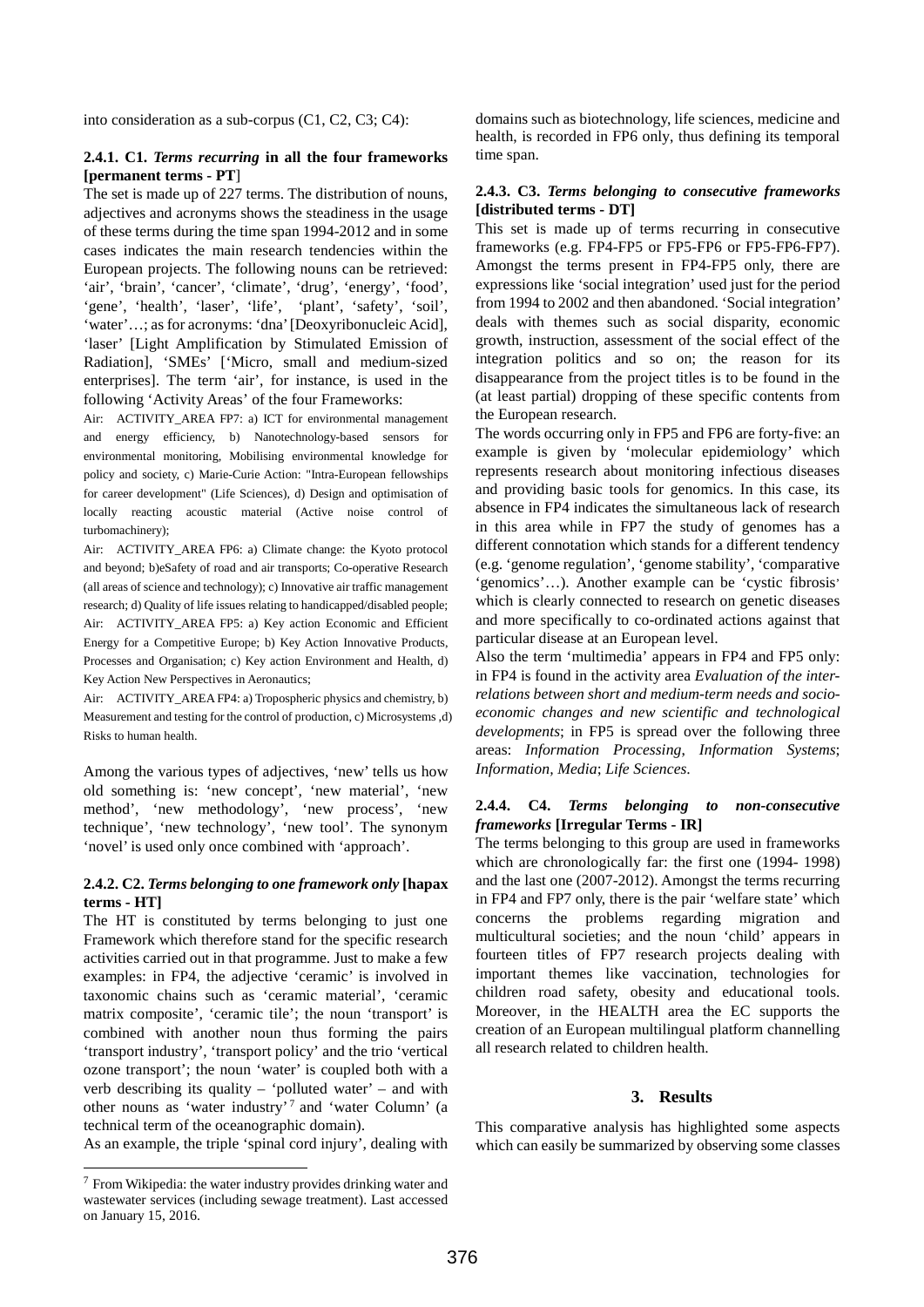of adjectives: for instance, origin adjectives have a high frequency in every Programme:

a) 'European': is often coupled with nouns with a peculiar semantic connotation (e.g. a group of people who gather and operate for a specific common purpose) such as 'European community', 'European consortium', 'European country', 'European network', 'European union' 'European association', 'European catchment', 'European association'. commission', 'European co-ordination', 'European doctoral training', 'European group', 'European society'. The same adjective can also be paired with other types of nouns thus representing the efforts for the future of the EU: 'European construction', 'European development', 'European perspective'. Finally, when the adjective 'European' is linked to specific domain terms, it represents the most significant research fields of the Union: 'European cancer', 'European climate', 'European cultural heritage', 'European fishery', 'European library', 'European leather', 'European plant', 'European textile industry'.

b) 'Mediterranean' - paired in order to outline portions of territories of different size like 'Mediterranean area' 'Mediterranean country', 'Mediterranean region'.

On the reverse, in FP7 adjectives like 'smart' and 'open' build up conceptually novel taxonomic chains which are not present in the other frameworks. The first one denotes a specific trend in ICT<sup>[8](#page-4-0)</sup> research and pairs with the nouns 'city', 'energy', 'grid', 'technology'; the adjective 'open' creates taxonomic chains as 'open access', 'open data' and 'open source', mainly multi-word expressions (MWE) which introduce new paradigms the scientific literature. The peculiarity of FP7 research can be also inferred from the hapax term 'big data' which is used for the first time in the last Framework Programme for indicating the management of a considerable amount of heterogeneous information.

Other adjectives such as 'human', 'mental' and 'public' indicate the care of the Union for the wellness of citizens when they are coupled with nouns like 'health'; and yet, adjectives associated with domain terms return multi-word expressions like 'cultural heritage', 'information society', 'multiple sclerosis', 'renewable energy', 'rheumatoid arthritis', 'sustainable development'. These words recur in the four FPs and therefore confirm the continuum of the European research during the time span 1994-2012.

From the glossaries of each Framework, the first use of the multi-word expression 'semantic web', 'new economy', 'cultural heritage' is found in the titles of projects of the Fifth Framework Programme (1998-2002); 'open source' is retrieved in FP6 (2002-2007) and 'big data' in FP7 (2007-2012).

A curiosity: the first trace of the term 'internet' dates back to FP5 (1998-2002).

### **4. Conclusion**

This survey on the results of the information extraction process performed by the T2K tool has been a sort of linguistic path in the past and present of the terminology adopted in the titles of FP projects.

By means of samplings, it has been possible to monitor the terminological flow in a diachronic perspective: over these twenty years the lexicon of the several research fields is continuously evolving and disclosing its dynamic nature, thus contributing to a deeper knowing of the EU research areas.

By adopting a diachronic point of view, some terms have been pointed out as obsolete while others emerged as very up-to-date: the latter are those chosen for assembling the latest titles in the same discipline or even for labeling emerging fields of knowledge.

# **5. Acknowledgements**

The authors would like to thank Felice Dell'Orletta, researcher of the Institute of Computational Linguistics "Antonio Zampolli" (ILC) of the National Research Council for his support in the data processing performed by the T2K2 system.

# **6. Bibliographical References**

- Blank I. (2000). Terminology extraction from parallel technical texts, in J. Veronis (Ed.), *Parallel Text Processing*, Kluwer Academic Publishers. Pages 237- 252.
- Bourigault D., Jacquemin C., L'Homme Marie C. (2001) Introduction, in Didier Bourigault, Christian Jacquemin, Marie-Claude L' Homme (Eds.), *Recent Advances in Computational Terminology*. Amsterdam, John Benjamins.
- Dell'Orletta F., Venturi G., Cimino A., Montemagni S. (2014) "T2K: a System for Automatically Extracting and Organizing Knowledge from Texts". In *Proceedings of 9th edition of International Conference on Language Resources and Evaluation* (LREC 2014), 26-31 May, Reykjavik, Iceland. Paris, European Language Resources Association (ELRA). Pages 2062-2070.
- Fellbaum C. (2014). Large-scale Lexicography in the Digital Age (2015). *International Journal of Lexicography*, Volume 27, number 4. Pages 378-395.
- Grefenstette G. (1994). Semantic extraction, in Gregory Grefenstette, *Exploratios in automatic automatic thesaurus discovery* . Kluwer. Pages 7-32.
- Grefenstette G. (1992). Sextant: Exploring Unexplored Contexts for Semantic Extraction from Syntactic Analysis, *30th Annual Meeting of the Association for Computational Linguistics*, Proceedings of the Conference. Association for Computational Linguistics. Pages 324-326.
- Goggi S., Pardelli G., Sassi M., Giannini S., Biagioni S. (2015) A Terminological Survey on the Titles of the Seventh Framework Programme (FP7). In Leonel Ruiz Miyares, María Rosa Álvarez Silva y Alex Muñoz Alvarado (Eds.), *Fourteenth International Symposium on Comunicación Social: retos y perspectivas*, Proceedings, (Santiago de Cuba, 19-23 de Enero 2015). Centro de Lingüística Aplicada, Ministero de Ciencia, Tecnología y Medio Ambiente. Volume I, Pages 223-227.

 $\overline{a}$ 

<span id="page-4-0"></span><sup>8</sup> ICT stands for Information and Communication Technology.